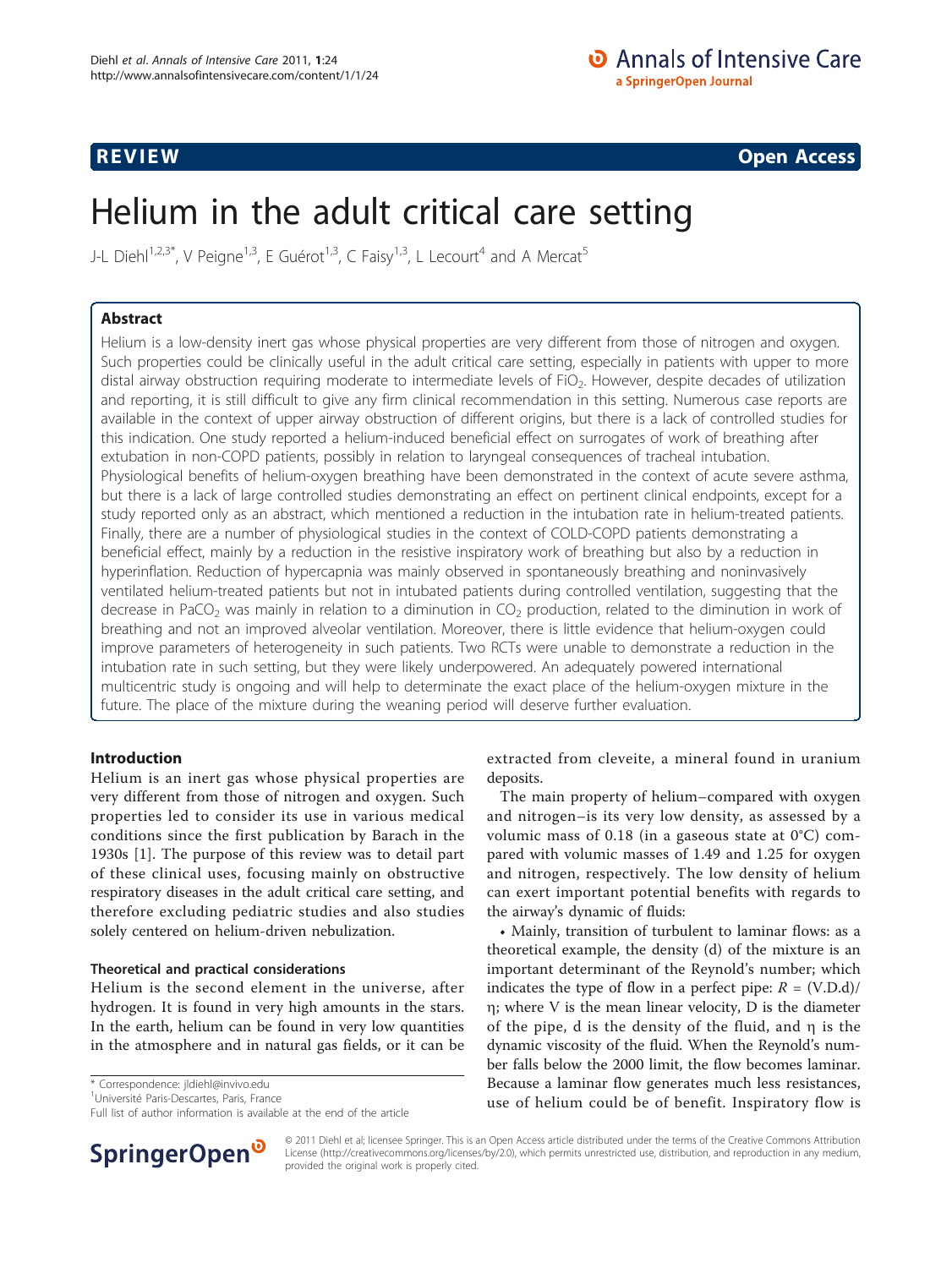physiologically turbulent in the upper airways and in the proximal trachea, but in obstructive diseases, such as asthma and COLD/COPD, turbulent flow can be observed more distally in the bronchial tubing.

• Reduction of resistances even in cases of persistent turbulent conditions of flow. Indeed, in cases of turbulent flow, resistances are linearly proportional to the density of the mixture and to the flow value and inversely proportional to the diameter of the pipe at the fifth power.

Another important point to consider, although sometimes neglected, is the 14% higher viscosity of helium compared with nitrogen. In cases of pure laminar flow, such a property directly increases the resistances, as shown by the Poiseuille's law:  $R = (8.1, \eta)/\Pi.r^4$  (where R is the resistance,  $l$  is the length of the pipe,  $\eta$  is the viscosity, and r its radius). This could potentially increase part of the respiratory resistances, because of a larger cross-sectional area flow is mainly laminar in the distal airways, even in obstructive diseases. Moreover, this might have additional clinical implications both for research purpose as well as for care and monitoring, because flow and volume are sometimes measured by methods that need a correcting factor for viscosity (i.e., via pneumotachograph). More generally, useful publications are available that describe the consequences of the use of helium both for mechanical ventilators and for monitoring devices, such as capnometers [[2,3\]](#page-4-0).

A third point to consider is the higher thermic conductivity of helium compared with to oxygen and nitrogen. Theoretically, this could favor thermic losses in helium-treated patients. However, to the best of our knowledge, such a complication has never been described in the adult clinical setting and has only been described in children breathing helium-oxygen via a Hood administration system [[4](#page-4-0)]. This also has consequences for some types of monitoring devices.

From all the above-mentioned reasons, one can consider that the low density of the mixture could exert many beneficial effects in cases of airway obstruction:

• mainly by a diminution in the resistive inspiratory work of breathing

• but also by reducing expiratory resistances, leading to less hyperinflation and therefore diminishing elastic inspiratory work of breathing and putting inspiratory muscles in a more favorable geometric configuration

• hypothetically by a redistribution of the gas throughout the lungs, in relation to modifications in timeconstants

• and also by reducing arterial tension in  $CO<sub>2</sub>$  through different mechanisms: 1) diminution in CO2 production, via a reduction in the total work of breathing; 2) hypothetically an increase in alveolar ventilation (through a reduction in  $CO<sub>2</sub>$  dead-space facilitated by a better diffusion of  $CO<sub>2</sub>$  in the low-density helium-oxygen mixture; and 3) a reduction in the so-called pendelluft phenomenon, linked to heterogeneous parenchymal viscoelastic properties of the lung

Importantly, the beneficial effects of helium are likely to be observed at low or intermediate  $FiO<sub>2</sub>$ . As a consequence, the better candidates for a beneficial effect are patients with upper airways obstruction, severe asthma patients and decompensated COPD or COLD patients, all demonstrating very high respiratory resistances and usually requiring less than 50%  $FiO<sub>2</sub>$  under mechanical ventilation. For each of these situations, we will resume the available data, both from a physiopathological point of view but also with consideration of major clinical endpoints.

## Upper airway obstruction

Upper airway obstruction, especially if transient, is probably one of the better potential indications of heliumoxygen breathing. Some case reports are available that describe a beneficial use of the mixture in spontaneously breathing patients, mainly in the pediatric literature but also in adult patients: the potential indications are malignancies [[5\]](#page-4-0), bilateral vocal cord dysfunction complicating short-term intubation [\[6](#page-4-0)], or radiation therapy [[7,8](#page-4-0)]. Unfortunately, available data are generally limited to the description of clinical courses in small numbers of patients, without helium-free controlled periods and/ or measurement of pertinent physiological parameters, such as the work of breathing or airway resistances.

Interestingly, Jaber and coworkers performed a physiological study during the postextubation period that compared short periods of air-breathing and helium-oxygen breathing in 18 non-COPD patients [[9\]](#page-4-0). They mainly found a helium-associated reduction in the transdiaphragmatic pressure inspiratory swings and in the pressure-time index (these two parameters are surrogates of the work of breathing) as well as an improvement in the comfort score of the patients. Such a benefit could be in relation to a beneficial effect of helium-oxygen breathing on clinically latent postintubation upper airway obstruction related to laryngeal injuries [\[10](#page-4-0)].

## Asthma

Numerous case studies have been published in the setting of acute severe asthma, reporting favorable outcomes. Unfortunately, no firm conclusion can be drawn from such cases with regard to the interest to add helium-oxygen breathing, systematically or as a rescue therapy, to the standard treatment of acute severe asthma. More rigorously, Manthous et al. studied in the emergency setting 27 patients with acute asthma exacerbation who received standard treatment (beta-agonist aerosols and intravenously administered methylprednisolone); 16 patients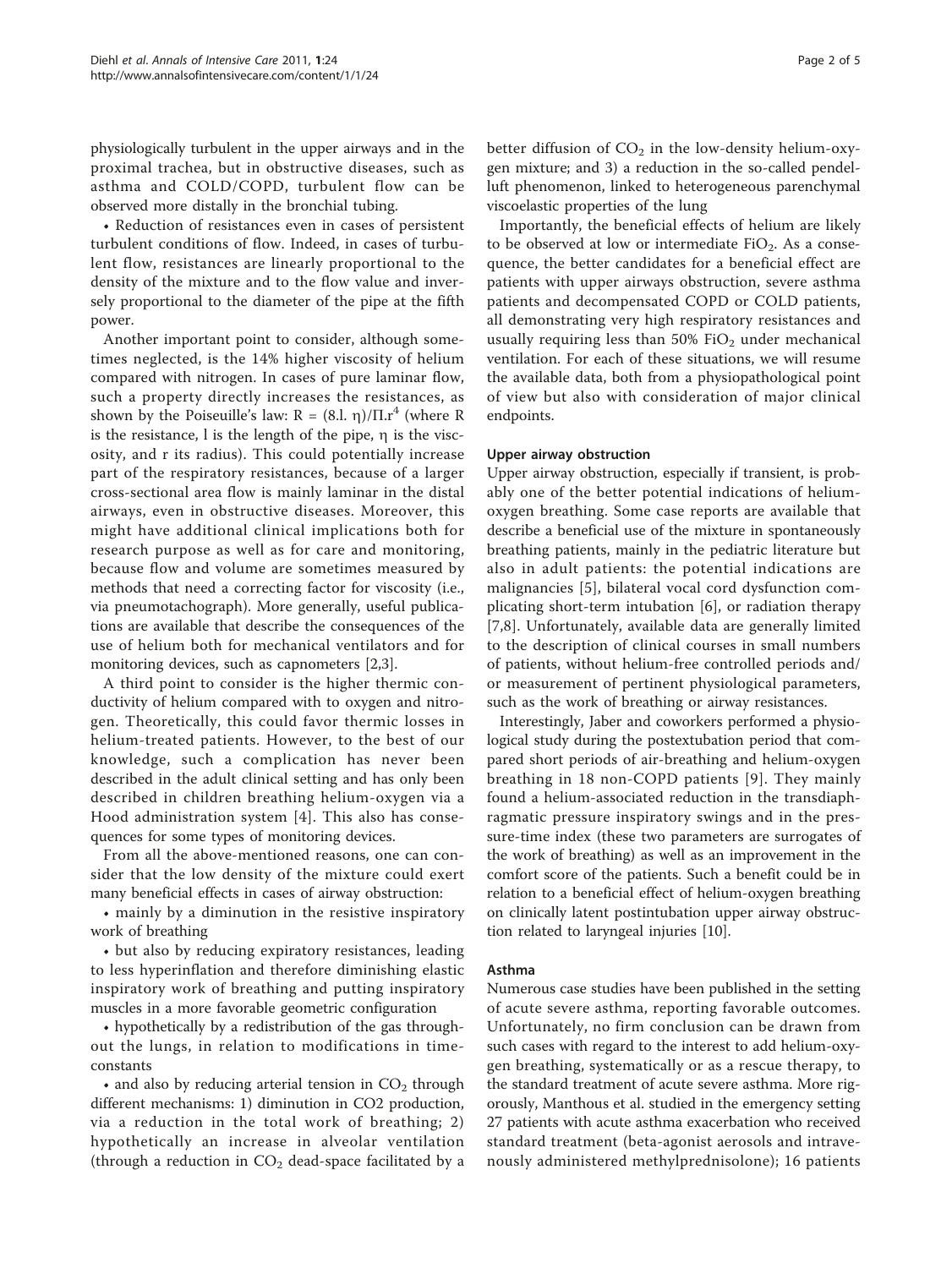were allocated to breathe helium-oxygen, whereas the remaining 11 patients acted as a control group [[11\]](#page-4-0). The authors documented in the helium-oxygen group a more marked fall in the pulsus paradoxus and a greater improvement in the peak expiratory flow (measured via a helium-oxygen calibrated peak flow meter) than in the control group. In another study, 23 patients with acute severe asthma were randomized in the emergency department to breathe air-oxygen or helium-oxygen in addition to standard treatment [\[12](#page-4-0)]. The authors documented a more rapid improvement during the first hour (as assessed by the peak-flow and the dyspnea score) in the helium-oxygen group, without clinically significant differences between the two groups beyond this timepoint. Finally, Sattonnet et al. performed a randomized, multicenter, controlled study in the prehospital setting in 203 patients with acute severe asthma who needed hospitalization in the ICU [[13\]](#page-4-0). The authors reported in an abstract a significant difference in the intubation rate in favor of helium-oxygen: 7% versus 1%. They also reported a diminution in the ICU length of stay compared with the control group.

Altogether, there is to date no firm argument in favor of systematic administration of helium-oxygen therapy for acute severe asthma, as confirmed by a meta-analysis of ten randomized, controlled trials (seven involving adult patients), including 544 acute asthma patients [[14](#page-4-0)]. The helium-oxygen mixture could be of value in the more severe patients, who might be at risk of intubation, while awaiting the effects of standard therapy. However, the level of evidence seems too low to recommend firmly its administration in this setting. Interestingly, no data are available regarding the use of a combination of helium-oxygen and noninvasive ventilation in such a situation.

## COLD and COPD

The available amount of clinically relevant data is higher in COPD/COLD exacerbations than in the two previous situations, with well-performed physiological studies but also with published RCTs assessing pertinent clinical endpoints. We will discuss three different situations: 1) use of helium during spontaneous breathing and/or noninvasive ventilation in cases of acute exacerbation; 2) use of helium during invasive ventilation; and 3) use of helium during the weaning period.

## Use of helium during spontaneous breathing and/or noninvasive ventilation in cases of acute exacerbation

Gerbeaux et al. reported provocative results obtained in 81 decompensated COPD patients in the emergency setting [[15](#page-4-0)]. Forty-two patients received standard treatment, whereas helium-oxygen during spontaneous breathing was administered in the 39 remaining patients. Unfortunately, the study was observational and the administration of helium-oxygen was not randomized but kept at the discretion of the physician in charge. However, no significant difference was found at admission between the two groups with regards to any of the relevant clinical parameters. The authors reported impressive results with regards to intubation rates (50% in the control group vs. 8% in helium-oxygen group) compared with the mortality rates (24% and 3% respectively) and finally with regards to the ICU and hospital lengths of stay for survivors. Unfortunately, the nonrandomized design of this monocentric study precludes any firm clinical recommendation in favor of the use of helium-oxygen breathing in such a situation. To date, no confirmation study of these results is available.

Jolliet et al. evaluated the interest of helium-oxygen in combination with pressure-support noninvasive ventilation in 19 decompensated COPD patients [[16](#page-4-0)]. They compared three different situations: air-oxygen while spontaneously breathing, air-oxygen pressure support, and helium-oxygen pressure support. They reported beneficial effects of helium-oxygen pressure support not only in comparison with the spontaneously breathing periods but also in comparison with the conventional pressure support period, mainly with regard to the dyspnea Borg scale.

Jaber et al. extended these data in a comparable setting while studying ten COPD patients at two different levels of pressure support during noninvasive ventilation [[17](#page-4-0)]. They mainly reported a helium-oxygen-associated diminution in the inspiratory work of breathing compared with air-oxygen periods. They also reported a beneficial effect in terms of  $PaCO<sub>2</sub>$  decrease during the helium-oxygen periods.

Finally, two multicenter RCTs were performed aiming to demonstrate a reduction in the intubation rate in exacerbation of COPD/COLD patients [[18,19\]](#page-4-0). Jolliet et al. included 123 COPD patients and Maggiore et al. included 204 COLD patients. The intubation rates were 20.3% and 13.5% in the air and helium-oxygen groups, respectively, in the study by Jolliet et al. The intubation rates were 30.4% and 24.5%, respectively, in the study by Maggiore et al. These differences were not statistically significant. As secondary endpoints, the two groups of investigators reported a beneficial effect of helium-oxygen in term of improvements of pH and  $PaCO<sub>2</sub>$  values. Jolliet et al. also performed a cost analysis, which favored the use of helium-oxygen, mainly because a shorter duration of mechanical ventilation and a shorter ICU and hospital length of stay. Finally, it is likely that the two studies were underpowered to demonstrate a difference in the principal endpoint.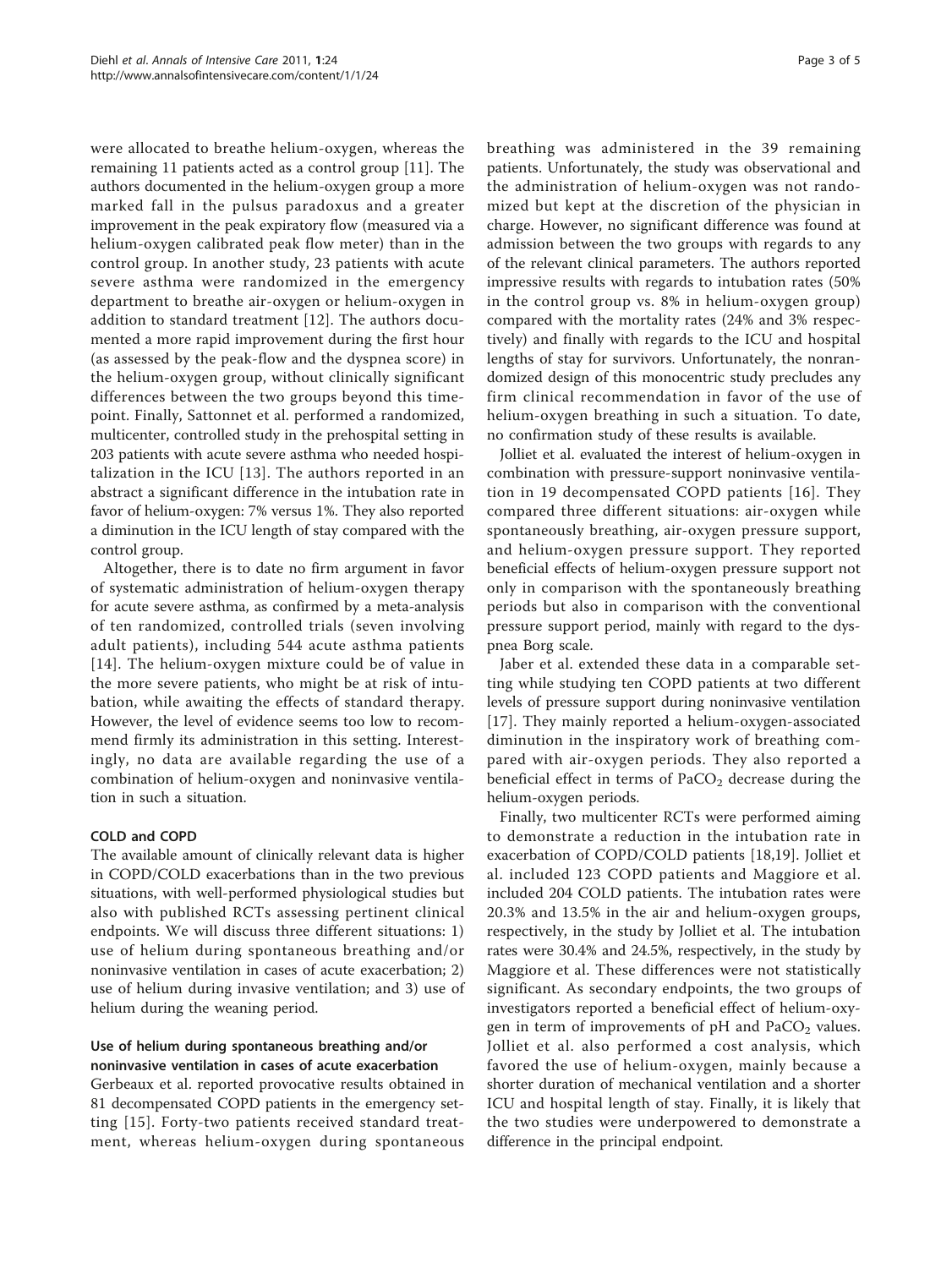## Use of helium during invasive ventilation

Tassaux et al. performed a study in 23 decompensated intubated COPD patients that compared two periods of air-oxygen ventilation to one period of helium-oxygen ventilation; all other parameters remained unchanged [[20](#page-4-0)]. They mainly found helium-associated significant reductions in Pmax, static intrinsic PEEP (staticPEEPi), and trapped volume. There were no differences in oxygenation values,  $CO<sub>2</sub>$  value, or any hemodynamic parameter. Gainnier et al. performed a study in 23 intubated COPD patients that compared two periods of air-oxygen and helium-oxygen [[21\]](#page-4-0). They reported a decrease in work of breathing, implying its resistive and elastic components as a decrease in staticPEEPi.

These data were extended by a study of our group including 13 COPD patients [[22](#page-4-0)]. We used a similar design than in the study by Tassaux [[20\]](#page-4-0). We similarly found significant reductions in Pmax and in staticPEEPi, although the latest was less pronounced than in the study by Jolliet et al. (Table 1). Accordingly, we found no differences in oxygenation values,  $PaCO<sub>2</sub>$  values, as well as in physiological dead-space. Finally, we took the opportunity to test the hypothesis that helium-oxygen could improve the heterogeneity of ventilation in such patients. As previously reported in similar patients, we observed during air-oxygen ventilation major differences between staticPEEPi and dynamic intrinsic PEEP (dyn-PEEPi) [[23](#page-4-0)]. Interestingly, helium induced a small diminution in each of these parameters, whereas the dynPEEPi/staticPEEPi ratio remained unchanged. The dynPEEPi/staticPEEPi ratio is thought to be related to regional differences in mechanical properties within the lung–a phenomenon often referred as pendelluft–and/or viscoelastic pressure losses [[22\]](#page-4-0). To date, there is no

Table 1 Results obtained during three periods of 1 hour of controlled mechanical ventilation in 13 COPD patients during the first 24 after intubation

|                                 | First period<br>air-oxygen | Second period<br>helium-oxygen | Third period<br>air-oxygen |
|---------------------------------|----------------------------|--------------------------------|----------------------------|
| Pmax, cmH <sub>2</sub> O        | $35.4 \pm 6.7$             | $31.6 \pm 7.6*$                | $34.9 \pm 6.9$             |
| Ppl, cmH2O                      | $22.3 + 4.9$               | $20.9 + 5.5*$                  | $21.7 + 4.7$               |
| $P_1$ - Ppl, cmH <sub>2</sub> O | $4.5 + 2.2$                | $4.7 + 1.7$                    | $4.6 + 2.3$                |
| statPEEPi, cmH <sub>2</sub> O   | $11.7 + 4.0$               | $10.3 + 4.3*$                  | $10.9 + 3.8$               |
| dynPEEPi, cmH <sub>2</sub> O    | $3.1 + 1.0$                | $2.7 \pm 0.7$ *                | $3.0 + 0.8$                |
| PaO <sub>2</sub> , mmHq         | $77 + 12$                  | $79 + 15$                      | $80 + 12$                  |
| PaCO <sub>2</sub> , mmHq        | $59 + 12$                  | $62 + 14$                      | $61 \pm 14$                |
| VD/VT, %                        | $71 + 6$                   | $69 + 5$                       | $69 + 7$                   |

Ppl = plateau pressure measured after an endinspiratory pause of 5 sec;  $P_1$ Ppl = difference between the pressure  $(P_1)$  measured after the rapid initial fall in pressure during an inspiratory pause, at the first point of zero flow, and Ppl; statPEEPi = static intrinsic PEEP; dynPEEPi = dynamic intrinsic PEEP; VD/VT = physiological dead-space.

Results are expressed as mean ± SD.

\*Indicates a significant difference at the 0.05 level.

useful clinical way to appreciate separately the absolute magnitude and the relative contribution of each of these two factors, but one can reasonably consider that helium-oxygen had little influence on this global index of heterogeneity. Supporting this interpretation is the fact that we also observed no significant change in the difference in pressure between the pressure  $(P_1)$ observed during an inspiratory pause after the rapid initial fall in pressure, at the first point of zero flow, and the pressure observed after 5 seconds of occlusion (Ppl). As for the dynPEEPi/staticPEEPi ratio,  $(P_1 - P_1)$  can be attributed both to pendelluft and stress relaxation.

Finally, Tassaux et al. studied ten recovering intubated COPD patients while ventilated with pressure support [[24](#page-4-0)]. They consistently reported a helium-induced reduction in PEEPi, in the number of ineffective breaths, in inspiratory effort, and in work of breathing for a given level of pressure support.

## Use of helium during the weaning period

We performed a study in 13 severe intubated COPD patients at the end of the weaning process, measuring ventilatory variables and work of breathing just before extubation during two periods of air-oxygen and helium-oxygen [[25](#page-4-0)]. Repetition of the measurements was possible in five patients after extubation. Before extubation, we observed mainly a diminution in the total work of breathing as well as in its resistive component. We also found a significant decrease in PEEPi during helium-oxygen breathing. Similar results were observed after extubation in the five patients who tolerated the repetition of measurements. Interestingly, we found that the absolute reduction in work of breathing was correlated with the basal value during air-oxygen breathing. We also observed that one of the patients exhibiting the lowest levels of WOB during air/oxygen breathing experienced an increase in WOB with the helium-oxygen mixture. This was perhaps in relation to a predominantly distal airway obstruction with a deleterious effect of the mixture possibly in relation with its higher viscosity compared with air-oxygen. Altogether, these results emphasized the need to search for predictors useful to identify responders to helium-oxygen breathing, because the physiological response could be variable for a patient to another, with possibility of detrimental effects.

## Conclusions and perspectives

Despite decades of reports and utilization, the exact place of helium-oxygen in the adult critical care setting is still not well-defined, although many studies suggest a potential benefit in upper airway obstruction, in severe asthma, and in exacerbations of COPD/COLD. The main body of evidence is found in COPD-COLD